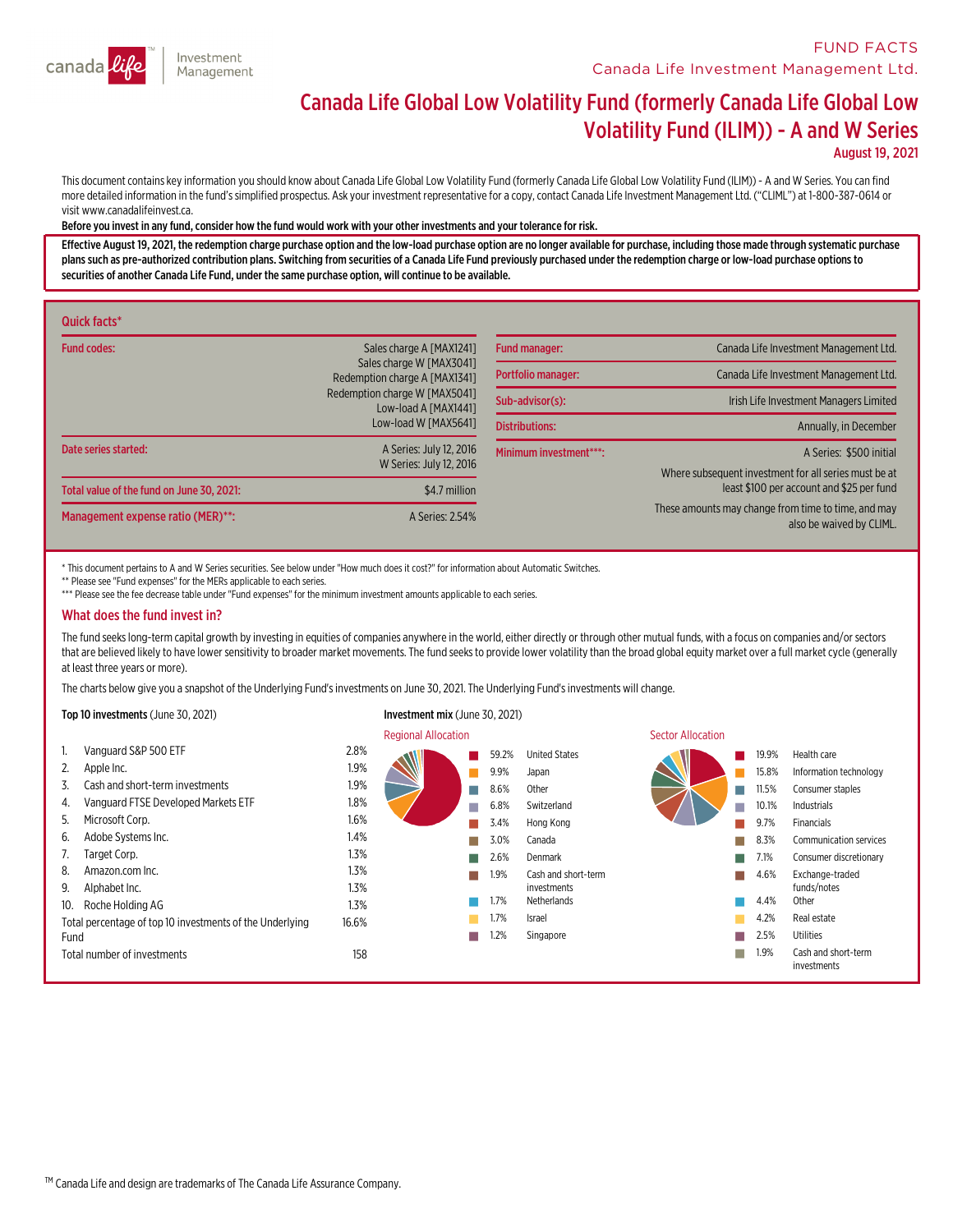

#### How risky is it?

The value of the fund can go down as well as up. You could lose money.

One way to gauge risk is to look at how much a fund's returns change over time. This is called "volatility".

In general, funds with higher volatility will have returns that change more over time. They typically have a greater chance of losing money and may have a greater chance of higher returns. Funds with lower volatility tend to have returns that change less over time. They typically have lower returns and may have a lower chance of losing money.

#### Risk rating

CLIML has rated the volatility of this fund as medium.

Thisrating is based on how much the fund'sreturns have changed fromyear to year. It doesn't tell you how volatile the fund will be in the future. The rating can change over time. A fund with a low risk rating can still lose money.



For more information about the risk rating and specific risks that can affect the fund's returns, see the "What are the Risks of Investing in the Fund?" section of the fund's simplified prospectus.

#### No guarantees

Like most mutual funds, this fund doesn't have any guarantees. You may not get back the amount of money you invest.

#### How has the fund performed?

This section tells you how A Series securities of the fund have performed over the past 4 years. Returns are after expenses have been deducted. These expenses reduce returns.

The performance of W Series securities would be similar to the performance A Series securities, but would vary as a result of the difference in the combined management and administration fees compared to A Series as disclosed in the fee decrease table under "Fund expenses" below.

#### Year-by-year returns

This chart shows how A Series securities of the fund performed in each of the past 4 years. The fund dropped in value in 2 of the 4 years. The range of returns and change fromyear to year can help you assess how risky the fund has been in the past. It does not tell you how the fund<br>will perform in the future.



#### Best and worst 3-month returns

This table shows the best and worst returns for A Series securities of the fund in a 3-month period over the past 4 years. The best and worst 3-month returns could be higher or lower in the future. Consider how much of a loss you could afford to take in a short period of time.

|                    | Return   | 3 months ending | If you invested \$1,000<br>at the beginning of the<br>period |
|--------------------|----------|-----------------|--------------------------------------------------------------|
| <b>Best return</b> | 10.4%    | June 30, 2020   | Your investment would<br>rise to \$1.104                     |
| Worst return       | $-14.2%$ | March 31, 2020  | Your investment would<br>drop to \$858                       |

#### Average return

A person who invested \$1,000 in A Series of the fund since its inception would have had<br>\$1,202 as of June 30, 2021. This is equal to an annual compounded return of approximately<br>3.8%.

#### Who is this fund for? Investors who:  $\bullet$  are looking for a global equity fund to hold as part of their portfolio  $\bullet$  want a medium- to long-terminvestment  $\bullet$  can handle the fluctuations of stockmarkets A word about tax In general, you'll have to pay income tax on any money you make on <sup>a</sup> fund. How much you pay depends on the tax laws where you live and whether or not you hold the fund in <sup>a</sup> registered plan such as a Registered Retirement Savings Plan or a Tax-Free Savings<br>Account. Keep in mind that if you hold your fund in a non-registered account, fund distributions are included in your taxable income, whether you get themin cash or have themreinvested.

#### How much does it cost?

The following tables show the fees and expenses you could pay to buy, own and sell A Series and W Series securities of the fund. The fees and expenses – including any commissions – can vary<br>among series of a fund and among

Higher commissionscan influence representativesto recommend one investment over another. Ask about other funds and investmentsthatmay be suitable for you at a lower cost.

We provide eligible investors with combined management and administration fee decreases on their eligible Canada Life fund investments, as disclosed under the sub-heading "Fund expenses".<br>We will automatically switch your

#### 1. Sales charges

You have to choose a sales charge option when you buy A and W Series securities of the fund. Ask about the pros and cons of each option.

™ Canada Life and design are trademarks of The Canada Life Assurance Company.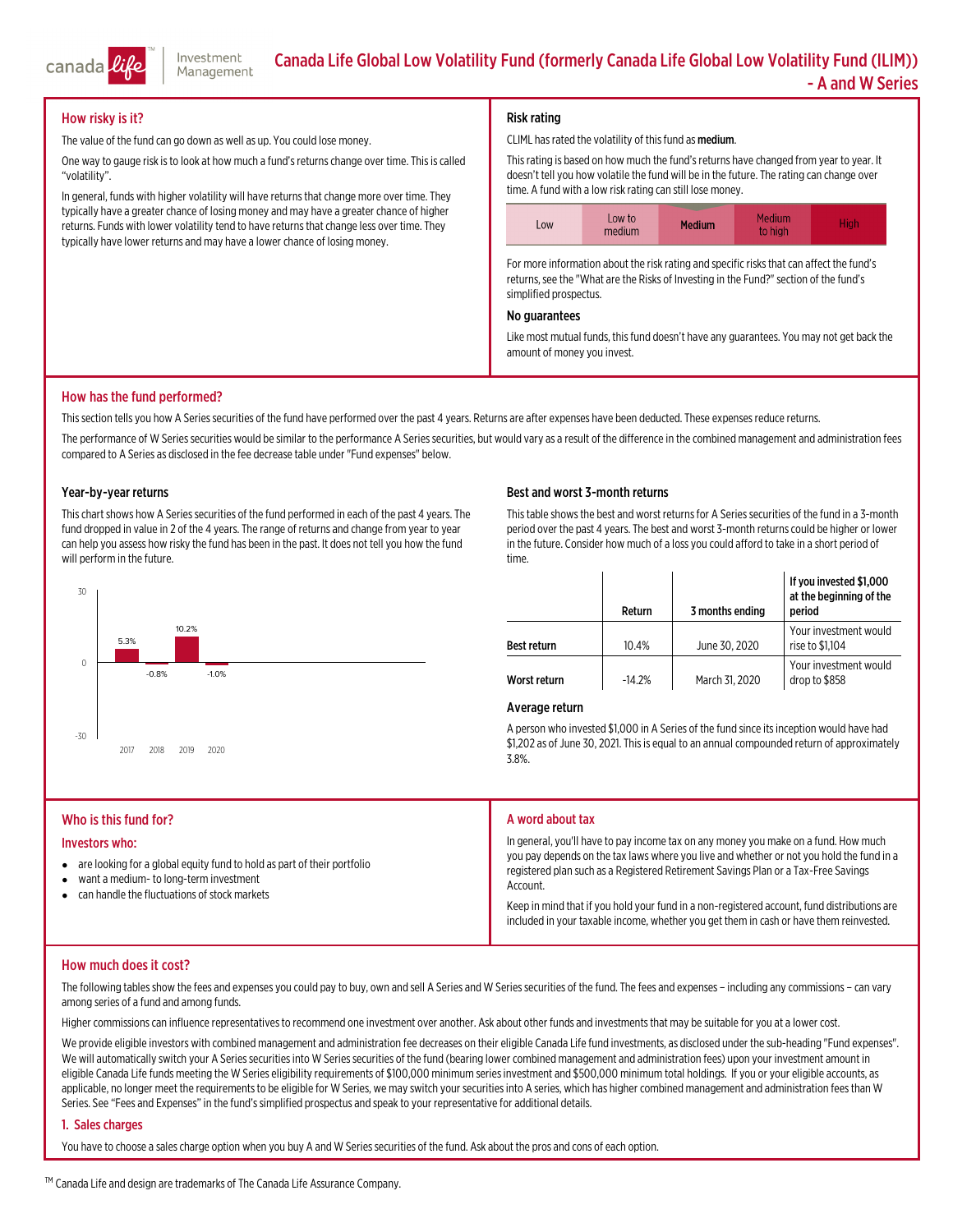

## Canada Life Global Low Volatility Fund (formerly Canada Life Global Low Volatility Fund (ILIM)) - A and W Series

| Sales charge option                         | What you pay (in %)                                                                                                                                                                                                                                    | What you pay (in \$)                                                                                   | <b>How it works</b>                                                                                                                                                                                                                                                                                                                                                                                                                                                                                                                                                                                                                                                                                                                                                 |
|---------------------------------------------|--------------------------------------------------------------------------------------------------------------------------------------------------------------------------------------------------------------------------------------------------------|--------------------------------------------------------------------------------------------------------|---------------------------------------------------------------------------------------------------------------------------------------------------------------------------------------------------------------------------------------------------------------------------------------------------------------------------------------------------------------------------------------------------------------------------------------------------------------------------------------------------------------------------------------------------------------------------------------------------------------------------------------------------------------------------------------------------------------------------------------------------------------------|
| Sales charge purchase<br>option             | A Series: 0% to 5%<br>W Series: 0% to 2%                                                                                                                                                                                                               | A Series: \$0 to \$50 on<br>every \$1,000 you buy<br>W Series: \$0 to \$20 on<br>every \$1,000 you buy | You negotiate the sales charge with your investment representative. You pay it to your<br>representative's firm at the time you purchase the fund.                                                                                                                                                                                                                                                                                                                                                                                                                                                                                                                                                                                                                  |
| <b>Redemption charge</b><br>purchase option | If you sell within:<br>1 year of buying<br>5.5%<br>5.0%<br>2 years of buying<br>5.0%<br>3 years of buying<br>4.0%<br>4 years of buying<br>4.0%<br>5 years of buying<br>3.0%<br>6 years of buying<br>2.0%<br>7 years of buying<br>0.0%<br>After 7 years | \$0 to \$55 on every<br>\$1,000 you sell                                                               | When you buy the fund, CLIML pays your representative's firm a fixed commission of 5%.<br>If you redeem within 7 years of buying, you pay a redemption charge to CLIML. The<br>redemption charge is based on the net asset value of those securities at the time of<br>redemption.<br>You can switch to other Canada Life Mutual Funds without paying a redemption charge,<br>but you may have to pay a switch fee to your representative's firm. The redemption<br>charge schedule starts at the time you buy your investment and will continue to apply if<br>you switch to another Canada Life Mutual Fund under the redemption charge purchase<br>option.<br>Up to 10% of your investment may be redeemed in each calendar year without a<br>redemption charge. |
| Low-load purchase<br>option                 | If you sell within:<br>1 year of buying<br>3.0%<br>2.5%<br>2 years of buying<br>2.0%<br>3 years of buying<br>0.0%<br>After 3 years                                                                                                                     | \$0 to \$30 on every<br>\$1,000 you sell                                                               | When you buy the fund, CLIML pays your representative's firm a fixed commission of<br>2.5%<br>If you redeem within 3 years of buying, you pay a redemption charge to CLIML. The<br>redemption charge is based on the net asset value of those securities at the time of<br>redemption.<br>You can switch to other Canada Life Mutual Funds without paying a redemption charge,<br>but you may have to pay a switch fee to your representative's firm. The redemption<br>charge schedule starts at the time you buy your investment and will continue to apply if<br>you switch to another Canada Life Mutual Fund under the low-load purchase option.                                                                                                               |

#### 2. Fund expenses

You don't pay these expenses directly. They affect you because they reduce the fund's returns. A Series has higher combined management and administration fees than W Series. As of March 31, 2021, the fund's expenses were as follows:

|                                                                                                                                                            | Annual rate (as a % of the<br>fund's value) |                 |
|------------------------------------------------------------------------------------------------------------------------------------------------------------|---------------------------------------------|-----------------|
|                                                                                                                                                            | <b>A Series</b>                             | <b>W</b> Series |
| Management expense ratio (MER)<br>This is the total of the management fee (including the trailing<br>commission), fixed administration fee and fund costs. | 2.54%                                       | 2.16%           |
| Trading expense ratio<br>These are the fund's trading costs.                                                                                               | 0.12%                                       | 0.12%           |
| <b>Fund expenses</b>                                                                                                                                       | 2.66%                                       | 2.28%           |
| For every \$1,000 invested, this equals:                                                                                                                   | \$26.60                                     | \$22.80         |

The table below sets out the combined management and administration fee decrease from A Seriesto W Series.

| Investment           | Series | Combined management and administration fee<br>decrease (from A Series)(%) |
|----------------------|--------|---------------------------------------------------------------------------|
| Up to \$99,999       |        | N/A                                                                       |
| \$100,000 and above* | W      | 0.33%                                                                     |

\*provided you have \$500,000 minimum total holdings

#### 3. Other fees

You may have to pay other fees when you buy, hold, sell or switch securities of the fund.

| Fee                                  | What you pay                                                                                                                                                                                                                                    |
|--------------------------------------|-------------------------------------------------------------------------------------------------------------------------------------------------------------------------------------------------------------------------------------------------|
| <b>Switch fees</b>                   | If you switch between series of the fund or to another fund within the Canada Life Mutual Funds, then you may pay your representative's<br>firm a switch fee of 0-2%.                                                                           |
| Inappropriate short-term trading fee | A fee of 2% of the amount switched or redeemed will be charged by the fund for inappropriate short-term trading.                                                                                                                                |
| Excessive short-term trading fee     | A fee of 1% of the amount switched or redeemed will be charged by the fund if you invest in the fund for less than 30 days and your trading<br>is part of a pattern of short-term trading that CLIML believes is detrimental to fund investors. |

#### More about the trailing commission

The trailing commission is an ongoing commission. It is paid for aslong as you own the fund. It is for the services and advice that your representative and their firm provide to you.

CLIML paysthe trailing commission to your representative'sfirm. It is paid fromthe fund's management fee and is based on the value of your investment. The rate depends on the sales charge option you choose.

- Sales charge purchase option 1.00% of the value of your investment each year (\$10.00 per year for every \$1,000 invested).
- e Redemption charge purchase option - 0.50% of the value of your investment for years 1-7, and 0.50% for each year after that (\$5.00 per year for every \$1,000 invested).
- Low-load purchase option 0.50% of the value of your investment for years 1-3, and 1.00% for each year after that (\$5.00 to \$10.00 per year for every \$1,000 invested).